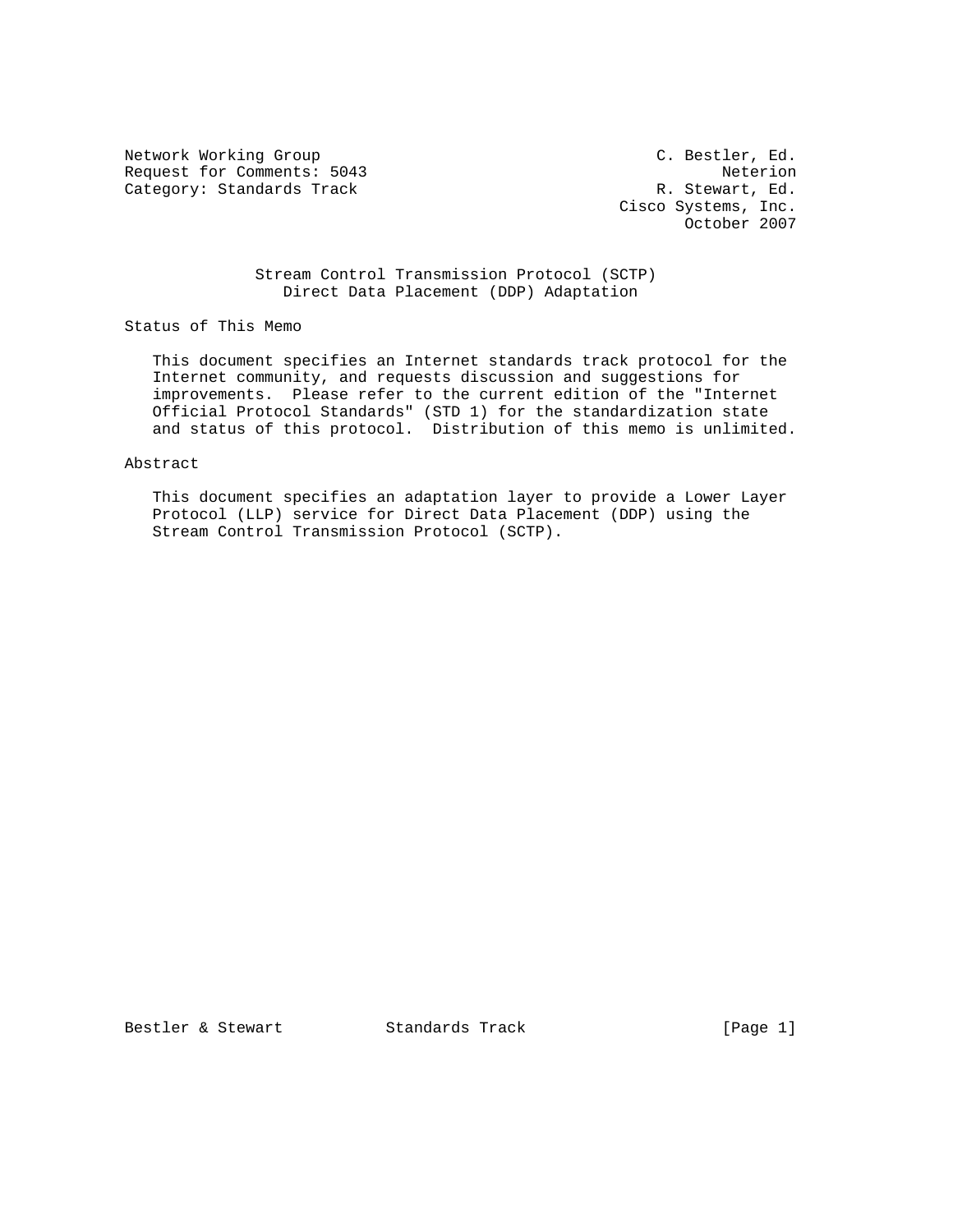Table of Contents

| 1.                                                                   |  | 3               |
|----------------------------------------------------------------------|--|-----------------|
| 1 1                                                                  |  | $\overline{3}$  |
| 2.                                                                   |  | $\overline{3}$  |
| $\overline{3}$ .                                                     |  | 5               |
| $\overline{4}$                                                       |  | 5               |
| 5.                                                                   |  | 5               |
| 5.1. Adaptation Layer Indicator                                      |  | 5               |
|                                                                      |  | $\overline{6}$  |
| 5.2.1. DDP Source Sequence Number (DDP-SSN)                          |  | 6               |
| 5.2.2. DDP Segment Chunk                                             |  | $\overline{7}$  |
| DDP Stream Session Control<br>5.2.3.                                 |  | $7\phantom{.0}$ |
| რ —                                                                  |  | 8               |
| 6.1.                                                                 |  | 9               |
| Legal Sequence: Active/Passive Session Accepted<br>6.2.              |  | 9               |
| Legal Sequence: Active/Passive Session Rejected<br>6.3.              |  | $\mathsf{Q}$    |
| Legal Sequence: Active/Passive Session Non-ULP Rejected . 10<br>6.4. |  |                 |
| ULP-Specific Sequencing<br>6.5.                                      |  | 10              |
| 6.6.                                                                 |  | 10              |
| 7                                                                    |  |                 |
| Adaptation Layer Indication Restriction 11<br>7.1.                   |  |                 |
| 7.2.<br>Multihoming Implications 11                                  |  |                 |
| 8 <sub>1</sub>                                                       |  |                 |
| 9 <sub>1</sub>                                                       |  |                 |
| 10. Sequenced Unordered Operation 13                                 |  |                 |
|                                                                      |  |                 |
| 11.1. Association Initialization 13                                  |  |                 |
|                                                                      |  |                 |
| 11.3. Association Termination 14                                     |  |                 |
|                                                                      |  |                 |
|                                                                      |  |                 |
| 13. Security Considerations 15                                       |  | 16              |
|                                                                      |  |                 |
|                                                                      |  |                 |
|                                                                      |  |                 |
| 16.1. Normative References 16                                        |  |                 |
| 16.2. Informative References 16                                      |  |                 |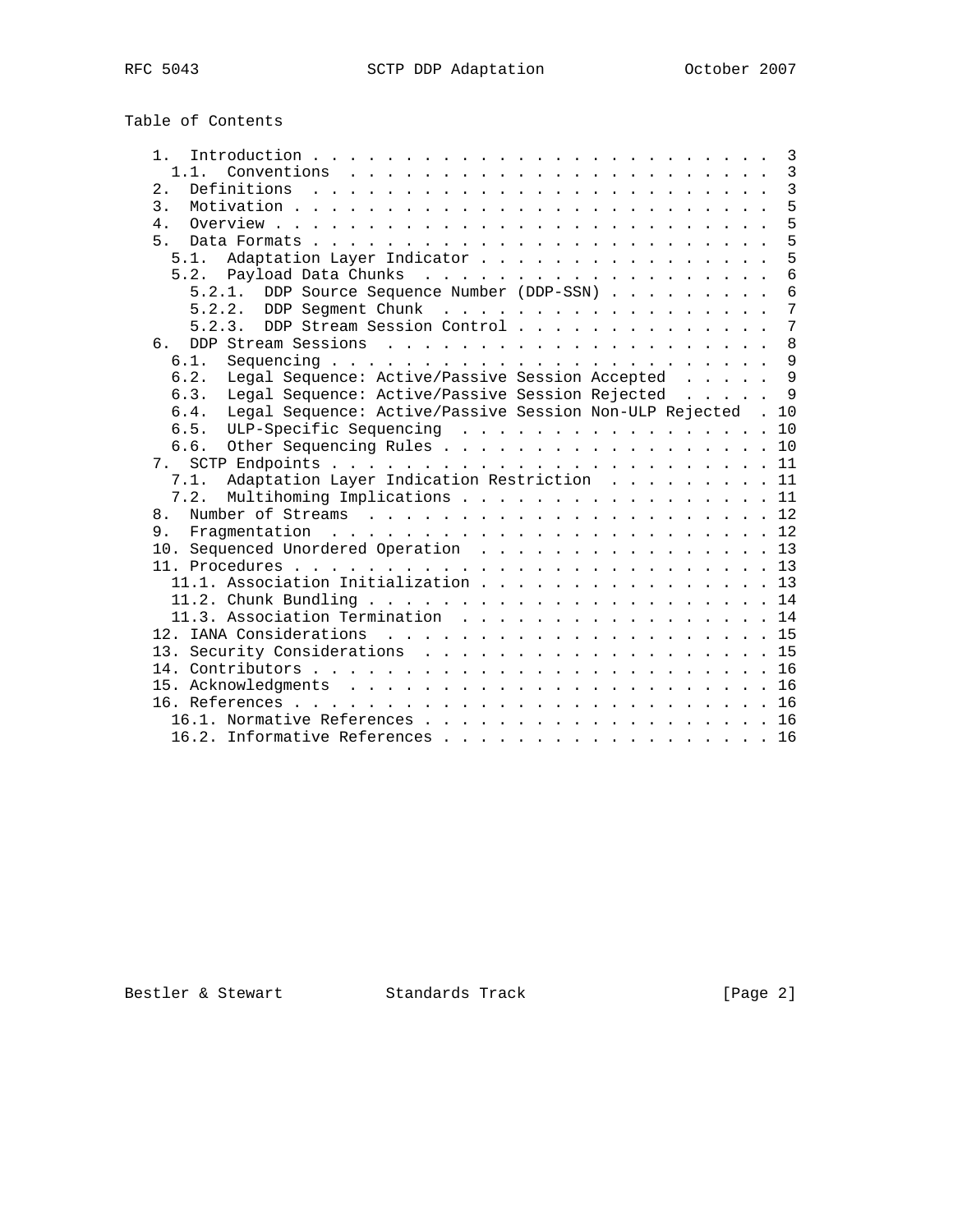- 
- 1. Introduction

 This document describes a method to adapt Direct Data Placement [RFC5041] to Stream Control Transmission Protocol (SCTP) [RFC4960].

 Some implementations may include this adaptation layer within their SCTP implementations to obtain maximum performance, but the behavior of SCTP will be unaffected. An SCTP layer used solely by this adaptation layer is able to take certain optimizations based on the limited subset of SCTP capabilities used. In order to allow optimization for these implementations, we specify the use of the new adaptation layer indication as defined in [RFC5061]

1.1. Conventions

 The key words "MUST", "MUST NOT", "REQUIRED", "SHALL", "SHALL NOT", "SHOULD", "SHOULD NOT", "RECOMMENDED", "MAY", and "OPTIONAL" in this document are to be interpreted as described in RFC 2119 [RFC2119].

2. Definitions

DDP - See Direct Data Placement Protocol.

- DDP Endpoint The logical sender/receiver of DDP Segments. An SCTP stream pair is not assumed to have a DDP Endpoint. DDP Segments may only be sent once a DDP Endpoint has been assigned to an SCTP stream pair by a local interface.
- DDP Source Stream Sequence Number (DDP-SSN) A stream-specific sequence number assigned by the adaptation layer for each SCTP Data Chunk sent. This is the order that chunks were submitted to SCTP, no matter in what order they are actually sent or received.
- DDP Segment The smallest unit of data transfer for the DDP protocol. It includes a DDP Header and ULP Payload (if present). A DDP Segment should be sized to fit within the Lower Layer Protocol MULPDU (Marker PDU Aligned (MPA) Upper Layer PDU).
- DDP Segment Chunk An SCTP Payload Data Chunk that encapsulates the DDP-SSN and a DDP Segment.
- DDP Stream A sequence of DDP Segments whose ordering is defined by the LLP. For SCTP, a DDP stream maps directly to a bidirectional pair of SCTP streams with the same Stream IDs. Note that DDP has no ordering guarantees between DDP streams.

Bestler & Stewart Standards Track [Page 3]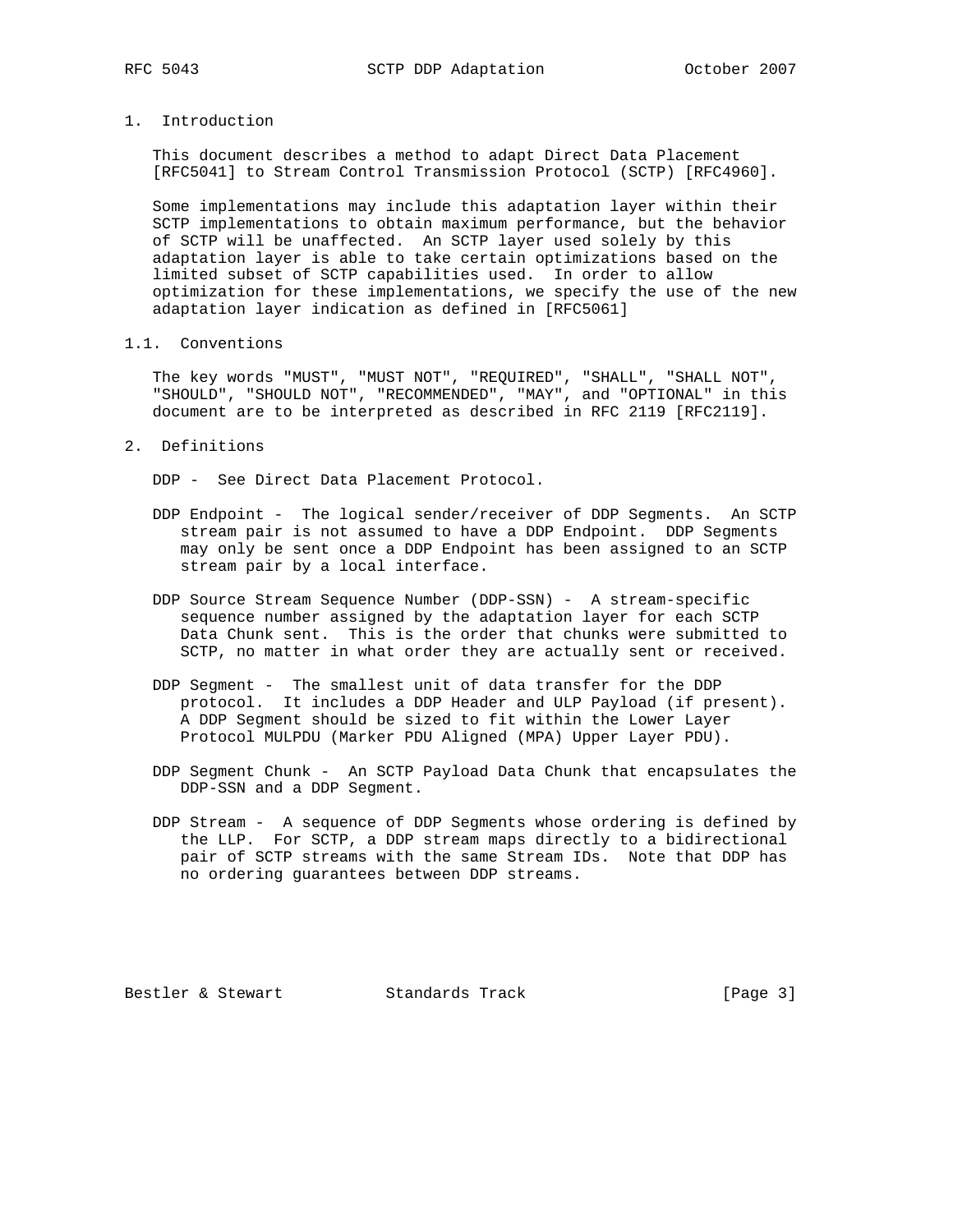- DDP Stream Session A single pairing of DDP Endpoints over a DDP stream that lasts from an Initiation message through the Termination message(s).
- DDP Stream Session Control Message A message that is used to control the association of the DDP Endpoint with the DDP stream.
- Direct Data Placement Protocol (DDP) A wire protocol that supports Direct Data Placement by associating explicit memory buffer placement information with the LLP payload units.
- Lower Layer Protocol (LLP) In the context of DDP, the protocol layer beneath RDMA that provides a reliable transport service. The SCTP DDP adaption is one of the initially defined LLPs for DDP.
- Protection Domain A common local interface convention to control which Steering Tags (STags) are valid with which DDP Endpoints. Under this convention, both the Steering Tag and DDP Endpoint are created within the context of a Protection Domain, and the Steering Tag may only be enabled for DDP Endpoints created under the same Protection Domain.
- RDMA Remote Direct Memory Access.
- RNIC RDMA Network Interface Card.
- SCTP association A protocol relationship between two SCTP endpoints. An SCTP association supports multiple SCTP streams.
- SCTP Data Chunk An SCTP Chunk used to convey Payload Data. There can be multiple Chunks within each SCTP packet. Other Chunks are used to control the SCTP Association.
- SCTP endpoint The logical sender/receiver of SCTP packets. On a multihomed host, an SCTP endpoint is represented to its peers as a combination of an SCTP port number and a set of eligible destination transport addresses to which SCTP packets can be sent.
- SCTP Stream A unidirectional logical channel established from one to another associated SCTP endpoint. There can be multiple SCTP streams within each SCTP association. An SCTP stream is used to form one direction of a DDP stream.
	- Transmission Sequence Number (TSN) A 32-bit sequence number used internally by SCTP. One TSN is attached to each chunk containing user data to permit the receiving SCTP endpoint to acknowledge its receipt and detect duplicate deliveries.

Bestler & Stewart Standards Track [Page 4]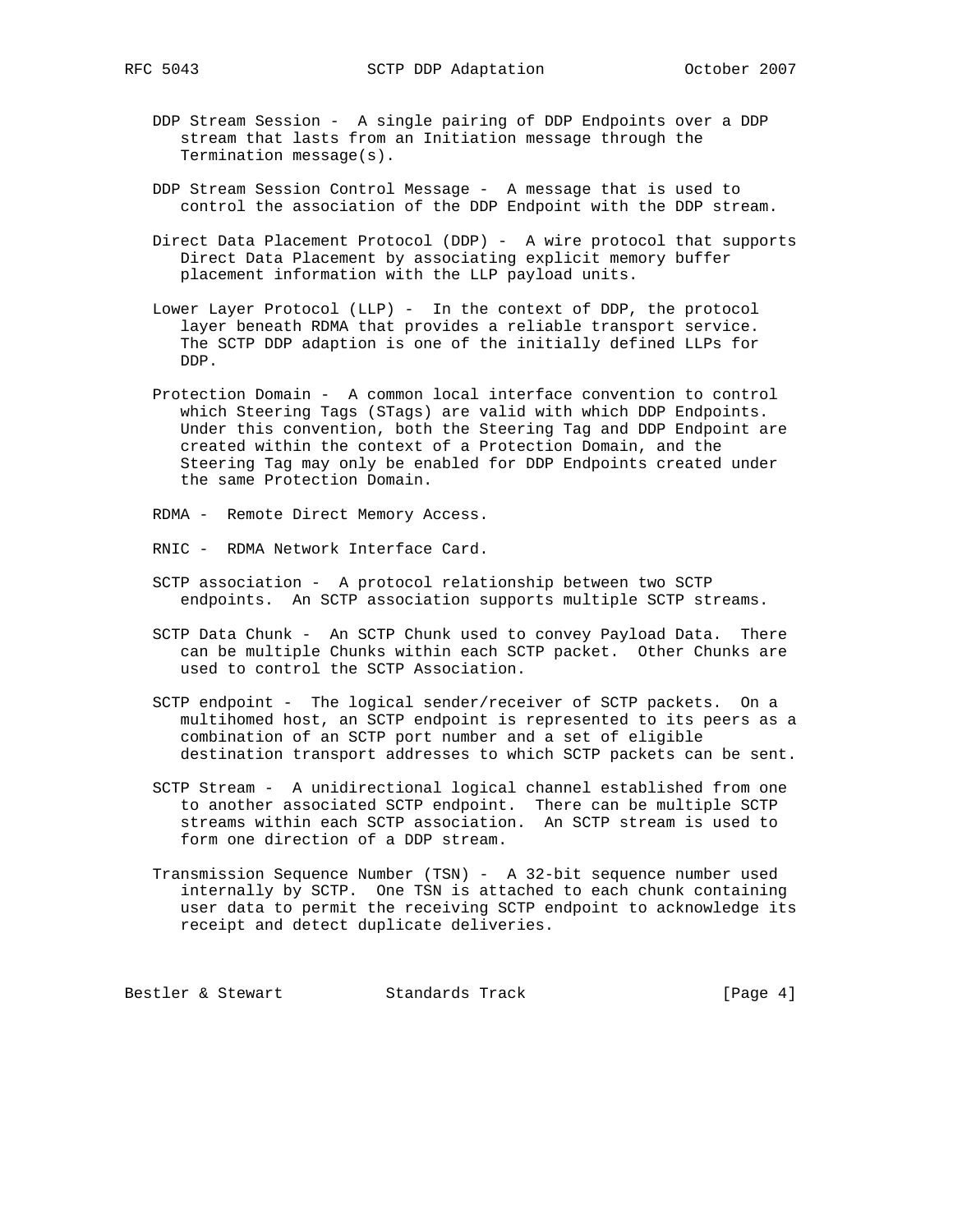- Upper Layer Protocol (ULP) In the context of RDMA protocol specifications, this is the layer using RDMA services. Typically, this is an application or middleware. A primary goal of RDMA protocols is to enable direct transfer of payload to/from ULP Buffers.
- 3. Motivation

 This document specifies an adaptation layer which fulfills the requirements of a Lower Layer Protocol (LLP) for DDP using a specific subset of SCTP capabilities.

 The defined protocol is intended to be implementable over existing SCTP stacks, while clearly defining what portions of SCTP are required to enable an implementation to be optimized specifically to support DDP.

4. Overview

 The adaptation layer uses a pair of like-numbered SCTP streams within an SCTP Association to provide a reliable DDP stream between two DDP Endpoints. Except as specifically noted, each DDP Segment submitted by the DDP layer is encoded as a single unordered SCTP Data Chunk. In addition to the DDP Segment, the Data Chunk also contains a sequence number (DDP-SSN) that reflects the order in which DDP submitted the segments for that stream.

 A DDP Stream Session is defined by DDP Stream Session Control Chunks that manage the state of the DDP Stream Session. These Chunks dynamically bind DDP Endpoints to the DDP Stream Session, and DDP Segment Chunks are used to reliably deliver DDP Segments with the session.

- 5. Data Formats
- 5.1. Adaptation Layer Indicator

 The DDP/SCTP adaptation layer uses all streams within an SCTP association. An SCTP Association that has had the DDP Adaptation Indication negotiated will carry only SCTP Data Chunks as defined in this document.

 It is presumed that the handling of incoming data chunks for DDP enabled associations is sufficiently different than for routine SCTP associations that it is undesirable to require support for mixing DDP and non-DDP streams in a single association. More than a single association is required if an application desires to utilize both DDP and non-DDP traffic with the same remote host.

Bestler & Stewart Standards Track [Page 5]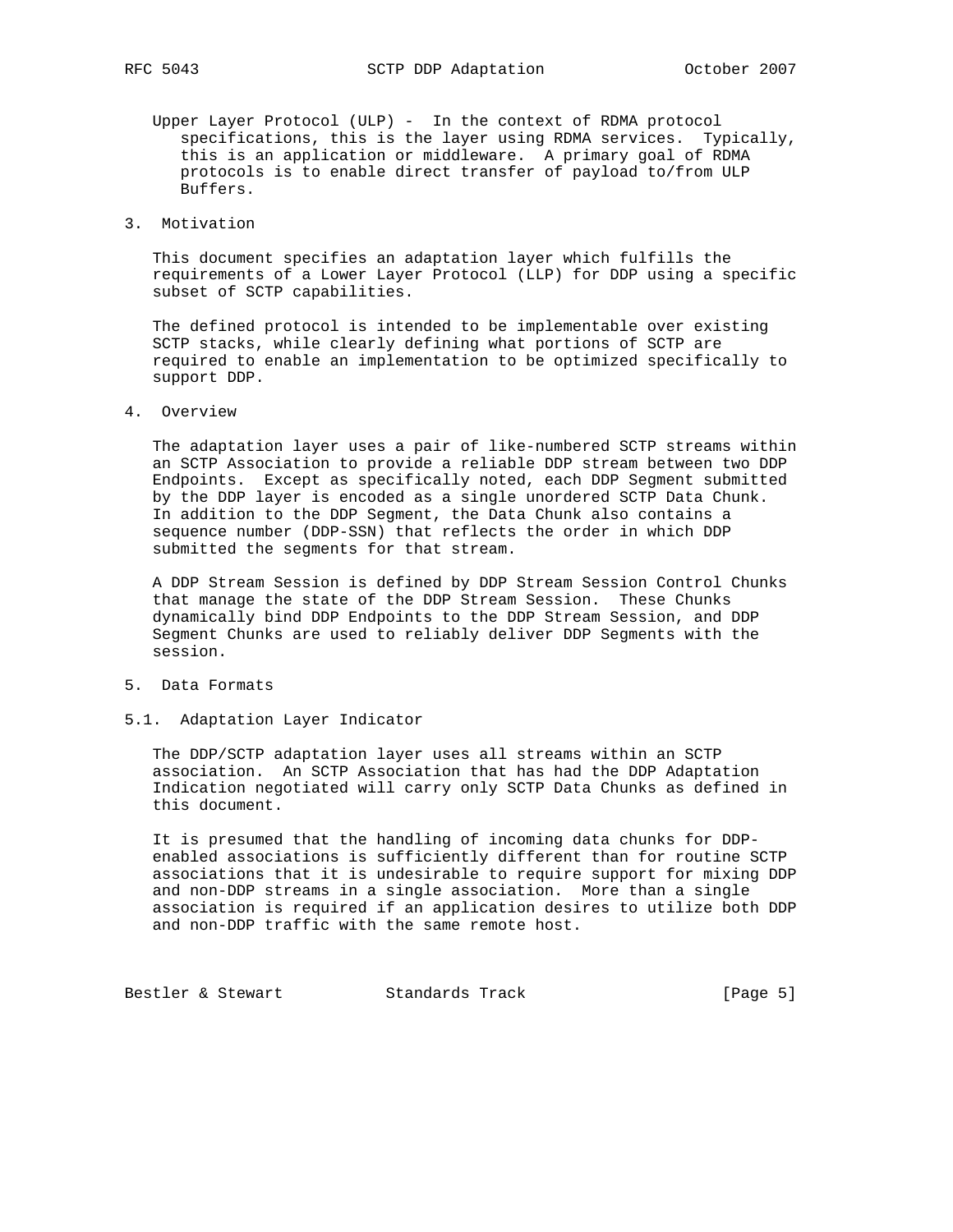We define an Adaptation Indication that MUST appear in the INIT or INIT-ACK with the following format as defined in [RFC5061].

0  $1$  2 3 0 1 2 3 4 5 6 7 8 9 0 1 2 3 4 5 6 7 8 9 0 1 2 3 4 5 6 7 8 9 0 1 +-+-+-+-+-+-+-+-+-+-+-+-+-+-+-+-+-+-+-+-+-+-+-+-+-+-+-+-+-+-+-+-+ Type =0xC006 | Length = Variable +-+-+-+-+-+-+-+-+-+-+-+-+-+-+-+-+-+-+-+-+-+-+-+-+-+-+-+-+-+-+-+-+ Adaptation Indication +-+-+-+-+-+-+-+-+-+-+-+-+-+-+-+-+-+-+-+-+-+-+-+-+-+-+-+-+-+-+-+-+

Adaptation Indication:

The following value has been assigned for DDP.

DDP - 0x00000001

5.2. Payload Data Chunks

 The DDP SCTP adaptation uses two types of SCTP Payload Data Chunks, differentiated by the Payload Protocol Identifier:

 DDP Segment Chunks are used to reliably deliver DDP Segments sent between DDP Endpoints.

 DDP Stream Session Control Messages are used to establish and tear down DDP Stream Sessions, specifically by controlling the binding of DDP Endpoints with SCTP streams.

Payload Protocol Identifier:

 The following value are defined for DDP in this document and have been assigned by IANA:

> DDP Segment Chunk - 16 DDP Stream Session Control - 17

#### 5.2.1. DDP Source Sequence Number (DDP-SSN)

 All SCTP Payload Data Chunks used by this adaptation layer include a DDP Source Sequence Number (DDP-SSN). The DDP-SSN tracks the sequence in which the messages were submitted to the SCTP layer for the SCTP stream in use. The DDP-SSN MUST have the same value that the SCTP Stream Sequence Number (SSN) would have been assigned had ordered SCTP Payload Data Chunks been used rather than unordered.

Bestler & Stewart Standards Track [Page 6]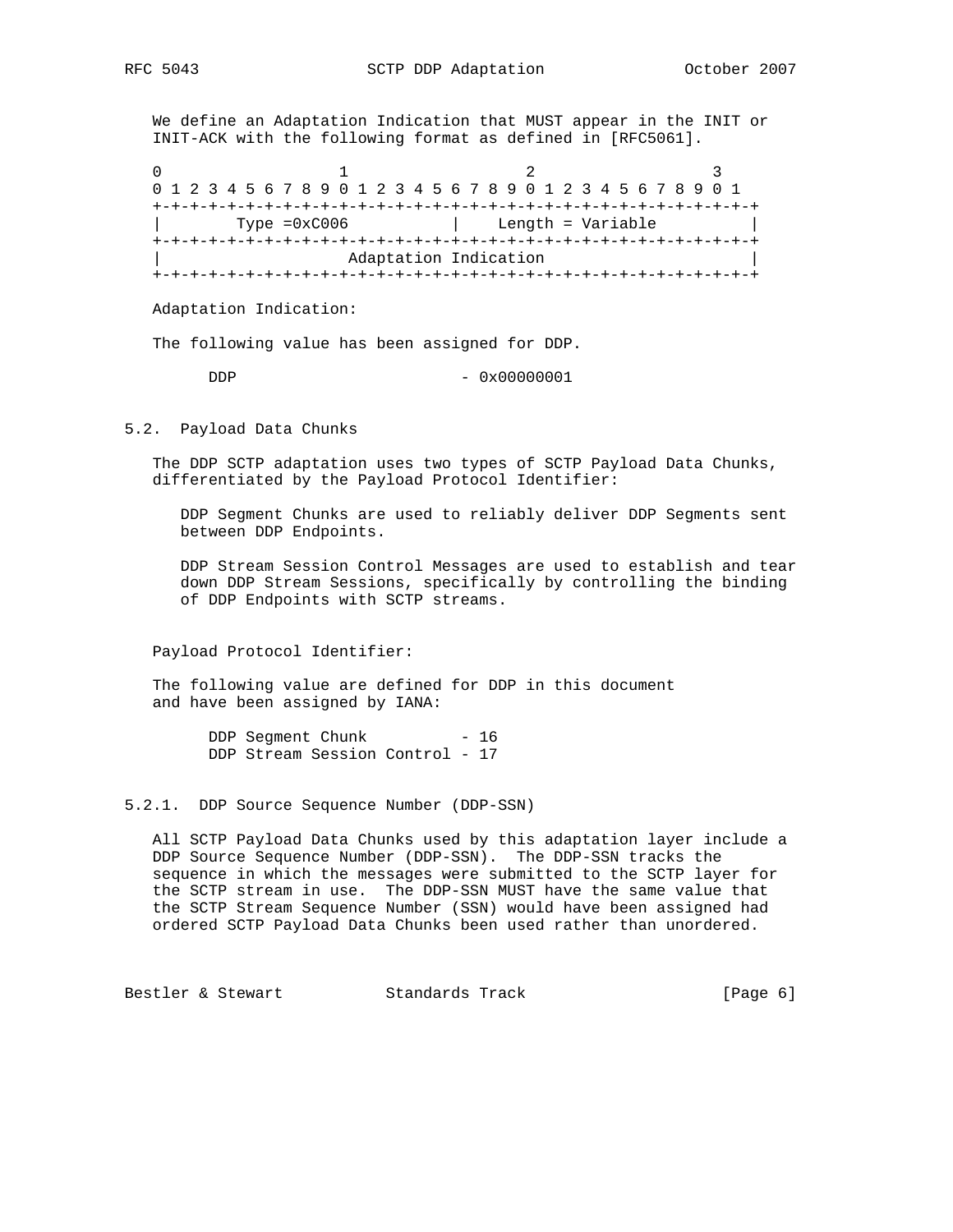The rationale for specifying the DDP-SSN is as follows:

- o The SCTP Stream Sequence Number (SSN) is not suitable for this purpose because all messages defined by this document use unordered Payload Data Chunks to ensure prompt delivery from the receiving SCTP layer.
- o The SCTP Transmission Sequence Number (TSN) is not suitable for determining the original order of Data Chunks within a stream. The sending SCTP layer is allowed to optimize the transmission sequence of unordered Data Chunks to encourage Chunk Bundling, or for other purposes.
- 5.2.2. DDP Segment Chunk

 $\begin{array}{ccccccc}\n0 & & & 1 & & & 2 & & 3\n\end{array}$  0 1 2 3 4 5 6 7 8 9 0 1 2 3 4 5 6 7 8 9 0 1 2 3 4 5 6 7 8 9 0 1 +-+-+-+-+-+-+-+-+-+-+-+-+-+-+-+-+-+-+-+-+-+-+-+-+-+-+-+-+-+-+-+-+ DDP-SSN | DDP Segment +-+-+-+-+-+-+-+-+-+-+-+-+-+-+-+-+ | | | | ... | ... | ... | ... | ... | ... | ... | ... | ... | ... | ... | ... | ... | ... | ... | ... | ... | ... | . +-+-+-+-+-+-+-+-+-+-+-+-+-+-+-+-+-+-+-+-+-+-+-+-+-+-+-+-+-+-+-+-+

 DDP Segments are as defined in [RFC5041]. The DDP Segment Chunk serves the same purpose as the MPA [RFC5044] Upper Layer PDU (MULPDU) in that it carries DDP Segments over a reliable protocol with added sequencing information.

5.2.3. DDP Stream Session Control

0  $1$  2 3 0 1 2 3 4 5 6 7 8 9 0 1 2 3 4 5 6 7 8 9 0 1 2 3 4 5 6 7 8 9 0 1 +-+-+-+-+-+-+-+-+-+-+-+-+-+-+-+-+-+-+-+-+-+-+-+-+-+-+-+-+-+-+-+-+ DDP-SSN | Function Code +-+-+-+-+-+-+-+-+-+-+-+-+-+-+-+-+-+-+-+-+-+-+-+-+-+-+-+-+-+-+-+-+ Private Data (Dependent on Function Code) | ... | ... | ... | ... | ... | ... | ... | ... | ... | ... | ... | ... | ... | ... | ... | ... | ... | ... | . +-+-+-+-+-+-+-+-+-+-+-+-+-+-+-+-+-+-+-+-+-+-+-+-+-+-+-+-+-+-+-+-+

 The following function code values are defined for DDP in this document:

|  |                           | DDP Stream Session Initiate  | $-0x001$ |
|--|---------------------------|------------------------------|----------|
|  | DDP Stream Session Accept |                              | $-0x002$ |
|  | DDP Stream Session Reject |                              | $-0x003$ |
|  |                           | DDP Stream Session Terminate | $-0x004$ |
|  |                           |                              |          |

Bestler & Stewart Standards Track [Page 7]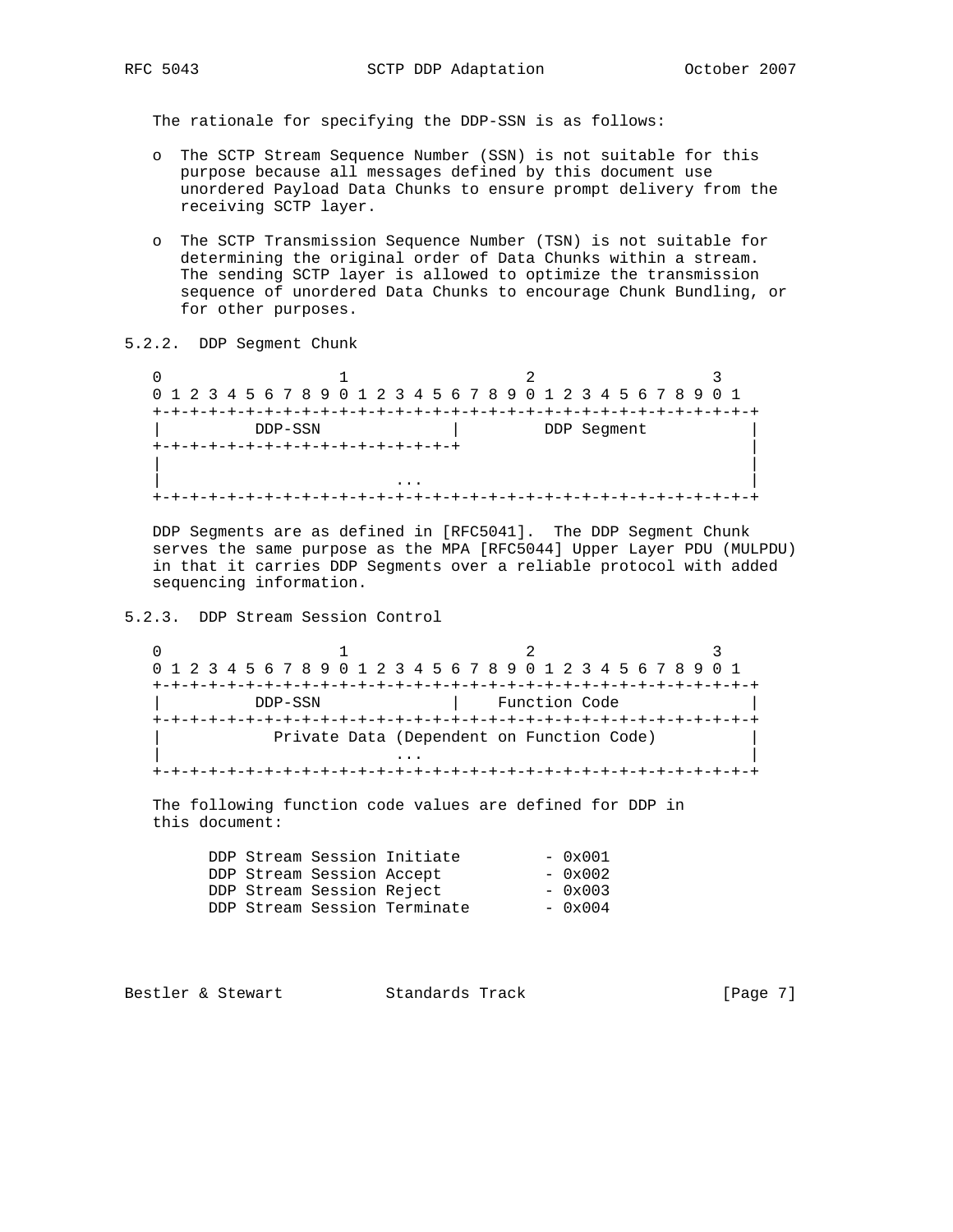ULP-supplied Private Data MUST be included for DDP Stream Session Initiate, DDP Stream Session Accept, and DDP Stream Session Reject messages. However, the ULP supplied Private DATA MAY be of zero length.

Private Data length MUST NOT exceed 512 bytes in any message.

 Private Data MUST NOT be included in the DDP Stream Session Terminate message.

 Received DDP Stream Session Control messages SHOULD be reported to the ULP. If reported, any supplied Private Data MUST be available for the ULP to examine.

 The DDP/SCTP adaptation layer MAY limit the number of Session Initiate requests that it has submitted to the ULP. When a DDP Stream Session Initiate cannot be forwarded to the ULP due to such a limit, the adaptation layer MUST respond with a DDP Stream Session Terminate message.

## 6. DDP Stream Sessions

 A DDP Endpoint is the logical sender/receiver of DDP Segments. A DDP stream connects two DDP Endpoints using a matched pair of SCTP streams having the same SCTP Stream Identifiers.

 A DDP Stream Session defines the sequence of Data Chunks exchanged between two DDP Endpoints over a DDP stream that has a distinct beginning and end as defined in the following section. Data Chunks from one DDP Stream Session are never carried over to the next session. Each Data Chunk unambiguously belongs to exactly one session. The DDP-SSNs assigned to the Data Chunks for a session MUST NOT have any gaps.

 The local interface MAY dynamically associate a DDP Endpoint with the DDP stream based upon the initial exchanges of a DDP Session, and dynamically terminate that association at the session's end. Alternately, a specialized local interface could simply statically map DDP Endpoints to DDP streams.

 Conventionally, local interfaces for RDMA have deferred the selection of the DDP Endpoint until after the ULP decides to accept an RDMA connection request. But that is a local interface choice and not a wire protocol requirement.

 A DDP stream is associated with at most one Protection Domain during a single DDP Stream Session. On the passive side, the association is typically deferred until the DDP Stream Session Accept message.

Bestler & Stewart Standards Track [Page 8]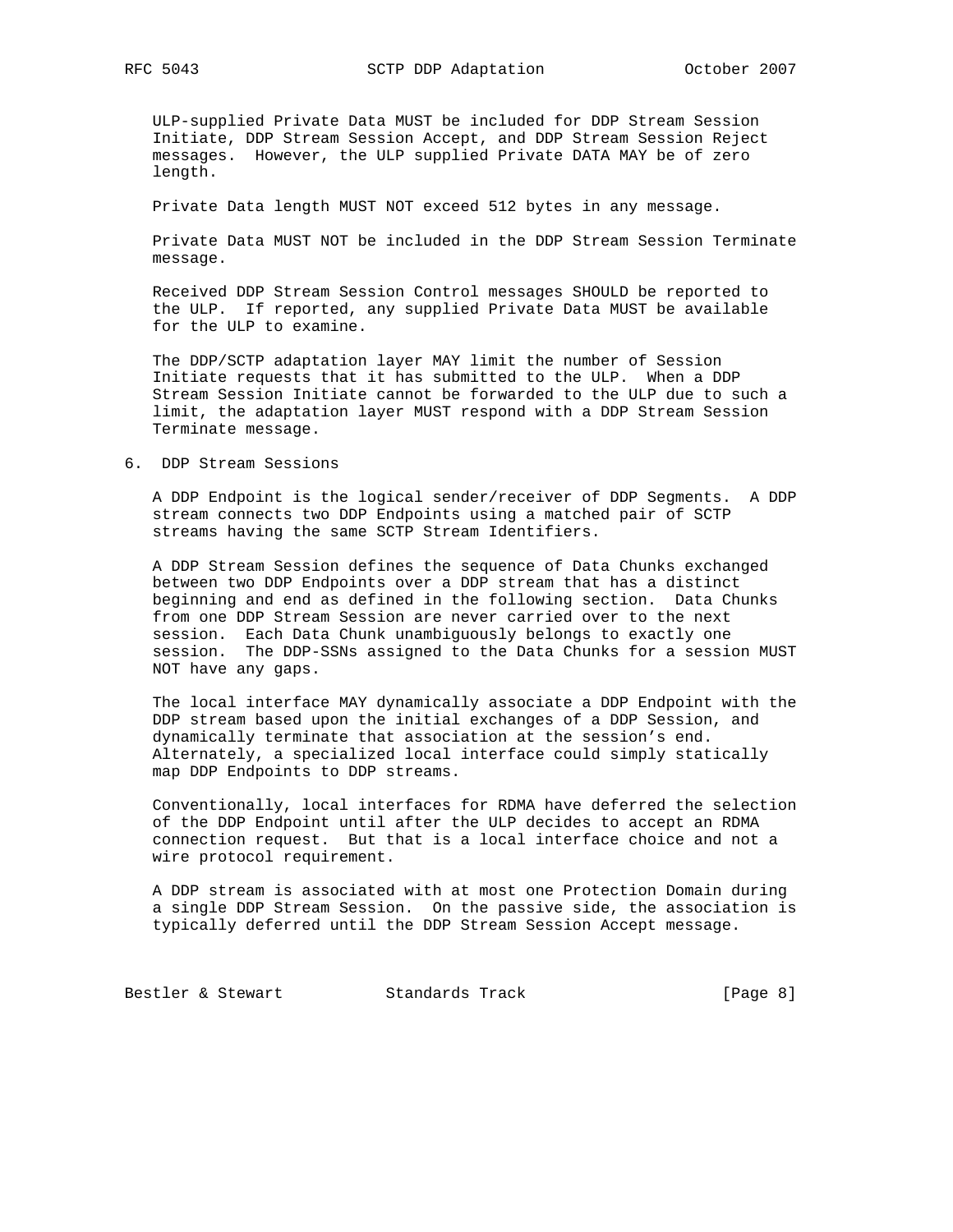# 6.1. Sequencing

 The DDP-SSN is reset to zero at the beginning of each DDP Stream Session.

 The normative sequence for considering Payload Data Chunks within a given session is based upon each Data Chunk's DDP-SSN. When considered in this normative sequence, all sessions MUST conform to one of the patterns defined in this section.

 If the adaptation layer receives a Payload Data Chunk that conforms to none of the enumerated legal patterns, the DDP Stream Session MUST be terminated.

6.2. Legal Sequence: Active/Passive Session Accepted

 In this DDP Stream Session sequence, one DDP Endpoint assumes the active role in requesting a DDP Stream Session, which the other side accepts.

Active side sends a DDP Stream Session Initiate message.

Passive side sends a DDP Stream Session Accept message.

 Each side may then send zero or more DDP Segments with increasing DDP-SSNs, subject to any flow control imposed by other protocol layers.

 The final User Data Chunk for each side MAY be a DDP Stream Terminate. At least one side MUST send a DDP Stream Terminate. Note that this would follow any RDMAP Terminate message, which to the adaptation layer is simply another DDP Segment.

# 6.3. Legal Sequence: Active/Passive Session Rejected

 DDP Stream Sessions allow each party to send a single non-payload message before the other end commits specific resources to the session. This allows each end to determine which resources are to be used, and how they are to be configured, or even if the session should be granted.

 These decisions MAY be influenced by the need to assign a specific Protection Domain, to determine how many RDMA Read Credits are required, or to determine how many receive operations the ULP should enable.

Bestler & Stewart Standards Track [Page 9]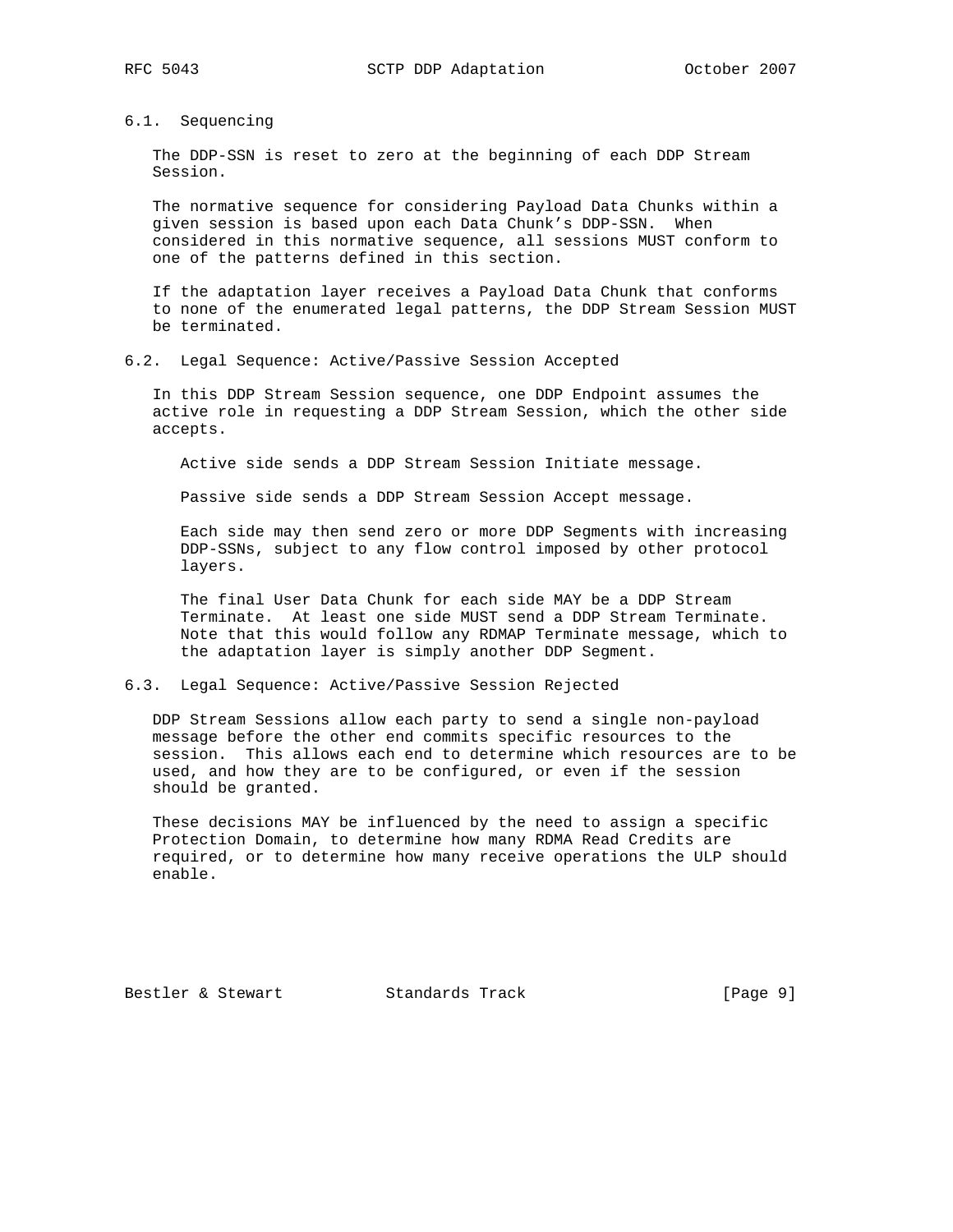Because of these or other factors, the passive side MAY choose to reject a DDP Stream Session Request. This results in the following legal sequence:

Active side sends a DDP Stream Session Initiate message.

Passive side sends a DDP Stream Session Reject message.

 A DDP Stream Session Reject message MUST NOT be sent unless the rejection is at the direction of the ULP.

6.4. Legal Sequence: Active/Passive Session Non-ULP Rejected

 Acceptance or rejection of DDP Stream Session Initiate messages SHOULD be under the control of the ULP. This MAY require passing an event to the ULP. There MUST be a finite limit on the number of such requests that are pending a ULP decision. When more session requests are received, the passive side MUST respond to the Initiate message with a DDP Stream Terminate Message.

#### 6.5. ULP-Specific Sequencing

 An implementation MAY choose to support additional ULP-specific sequences, but MUST NOT do so unless requested to do so by the ULP.

 A defined ULP MUST be able to operate using only the defined mandatory session sequences. Any additional sequences must be used only for optional optimizations.

#### 6.6. Other Sequencing Rules

 A DDP Stream Session Control message MUST NOT be sent if it may be received before a prior DDP Stream Session Control message within the same DDP Stream Session.

 An active side of a DDP Stream Session MUST NOT send a DDP Segment that might be received before the DDP Stream Session Initiate message.

 This MAY be determined by SCTP acking of the Data Chunk used to carry the DDP Stream Session Initiate message, or by receipt of a responsive DDP Stream Session Control message.

 A DDP Stream Identifier MUST NOT be reused for another DDP Stream Session while any Data Chunk from a prior session might be outstanding.

Bestler & Stewart Standards Track [Page 10]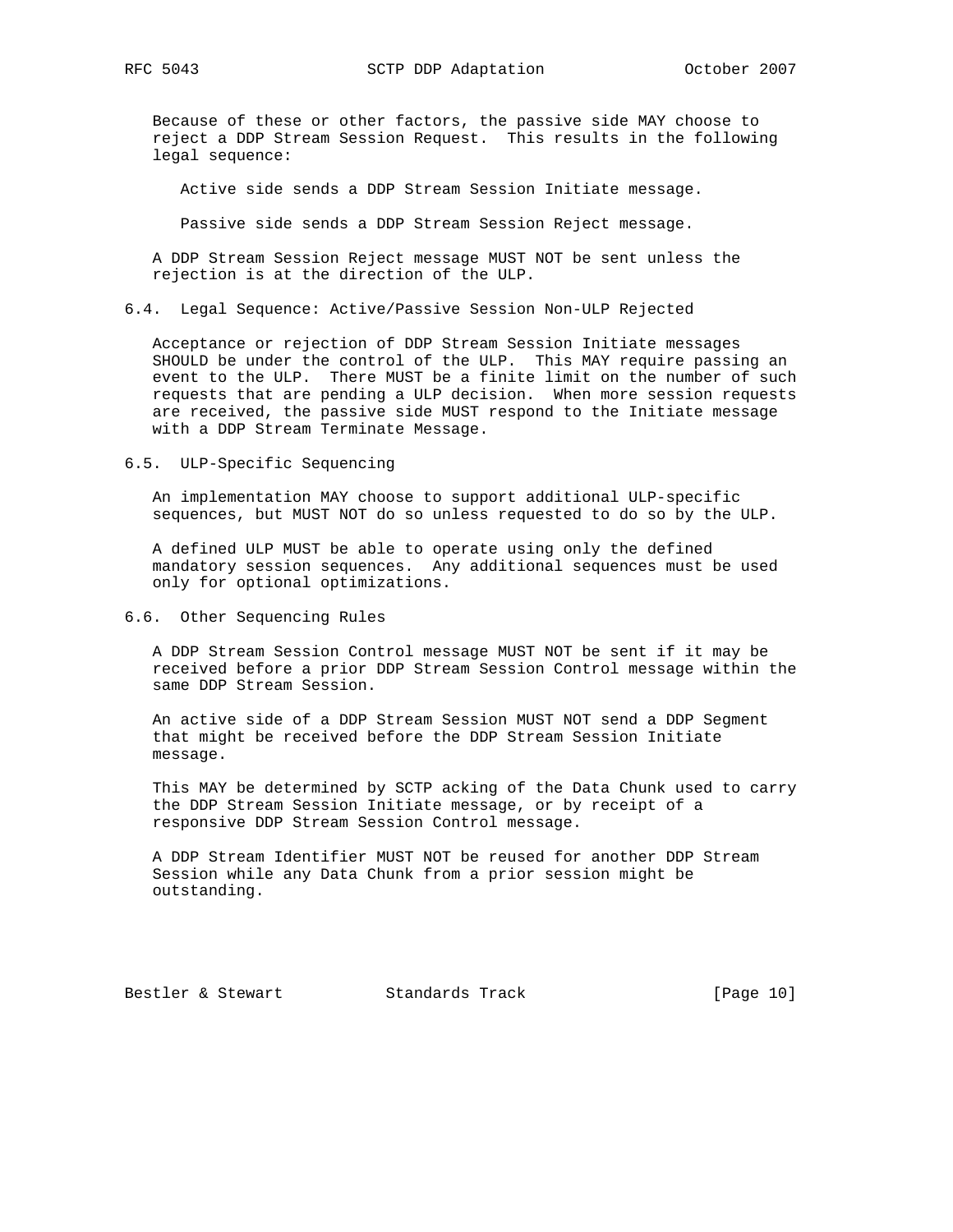## 7. SCTP Endpoints

7.1. Adaptation Layer Indication Restriction

 The local interface MUST allow the ULP to specify an SCTP endpoint to use a specific Adaptation Indication. It MAY require the ULP to do so.

 Once an endpoint decides on its acceptable Adaptation Indication(s), it SHOULD terminate all requests to establish an association with any different Adaptation Indication.

 An SCTP implementation MAY choose to accept association requests for a given SCTP endpoint only until one association for the endpoint has been established. At that point, it MAY choose to restrict all further associations for the same endpoint to use the same Adaptation Indication.

## 7.2. Multihoming Implications

 SCTP allows an SCTP endpoint to be associated with multiple IP addresses, potentially representing different interface devices. Distribution of the logic for a single DDP stream across multiple input devices can be very undesirable, resulting in complex cache coherency challenges. Therefore, the local interface MAY restrict DDP-enabled SCTP endpoints to a single IP address, or to a set of IP addresses that are all assigned to the same input device ("RNIC").

 The default binding of a DDP-enabled SCTP endpoint SHOULD NOT cover more than a single IP address unless doing so results in neither additional bus traffic nor duplication of memory registration resources. This will frequently result in a different default than for SCTP endpoints that are not DDP enabled.

 Applications MAY choose to avoid using out-of-band methods for communicating the set of IP addresses used by an SCTP endpoint when there is potential confusion as to the intended scope of the SCTP endpoint. For example, assuming the SCTP endpoint consists of all IP addresses Advertised by DNS may work for a general purpose SCTP endpoint but not a DDP-enabled one.

 Even when multihoming is supported, ULPs are cautioned that they SHOULD NOT use ULP control of the source address in an attempt to load-balance a stream across multiple paths. A receiving DDP/SCTP implementation that chooses to support multihoming SHOULD optimize its design on the assumption that multihoming will be used for network fault tolerance, and not to load-balance between paths. This is consistent with recommended SCTP practices.

Bestler & Stewart Standards Track [Page 11]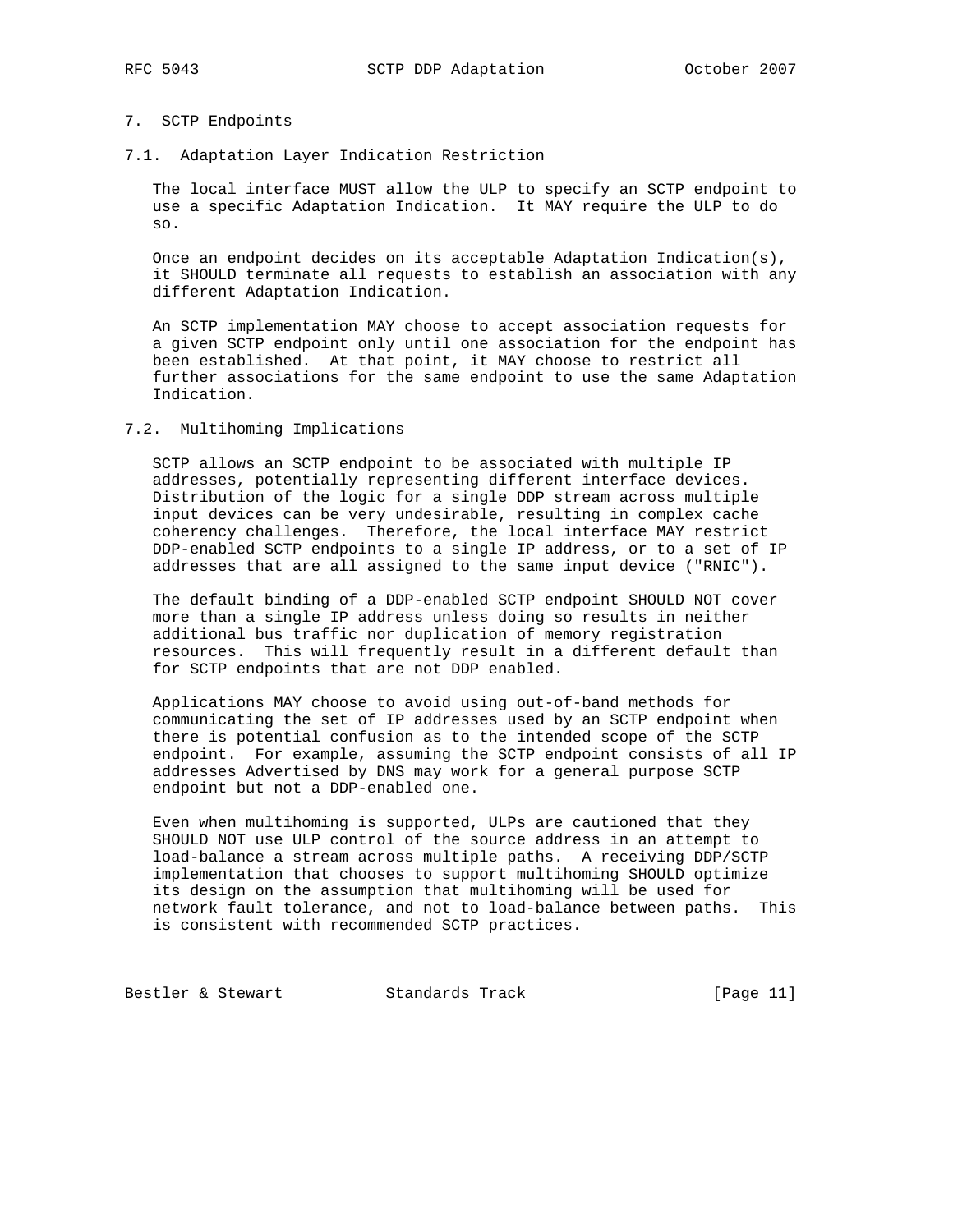## 8. Number of Streams

 DDP streams are bidirectional. They are always composed by pairing the inbound and outbound SCTP streams with the same SCTP Stream Identifier.

 The adaptation layer should request the maximum number of SCTP streams it will wish to use over the lifetime of the association. SCTP streams must still be bound to DDP Endpoints, and a DDP-enabled SCTP association does not support ordered Data Chunks. Therefore, the mere existence of an SCTP stream is unlikely to require significant supporting resources.

 This mapping uses an SCTP association to carry one or more DDP streams. Each DDP stream will be mapped to a pair of SCTP streams with the same SCTP stream number. The adaptation MUST initialize all of its SCTP associations with the same number of inbound and outbound streams.

#### 9. Fragmentation

 A DDP/SCTP Receiver already deals with fragmentation at both the IP and DDP layers. Therefore, use of SCTP layer segmenting will be avoided for most cases.

 As a Lower Layer Protocol (LLP) for DDP, the SCTP adaptation layer MUST inform the DDP layer of the maximum DDP Segment size that will be supported. This should be the largest value that can be supported without use of IP or SCTP fragmentation, or 516 bytes, whichever is larger.

 A minimum of 516 bytes is required to allow a DDP Stream Session Control Message with 512 bytes of Private Data.

 SCTP data chunk fragmentation MUST NOT be used unless the alternative is IP fragmentation.

 The SCTP adaptation layer SHOULD set the maximum DDP Segment size below the theoretical maximum in order to allow bundling of Control Chunks in the same SCTP packet.

 The SCTP adaptation layer MUST reject DDP Segments that are larger than the maximum size specified.

Bestler & Stewart Standards Track [Page 12]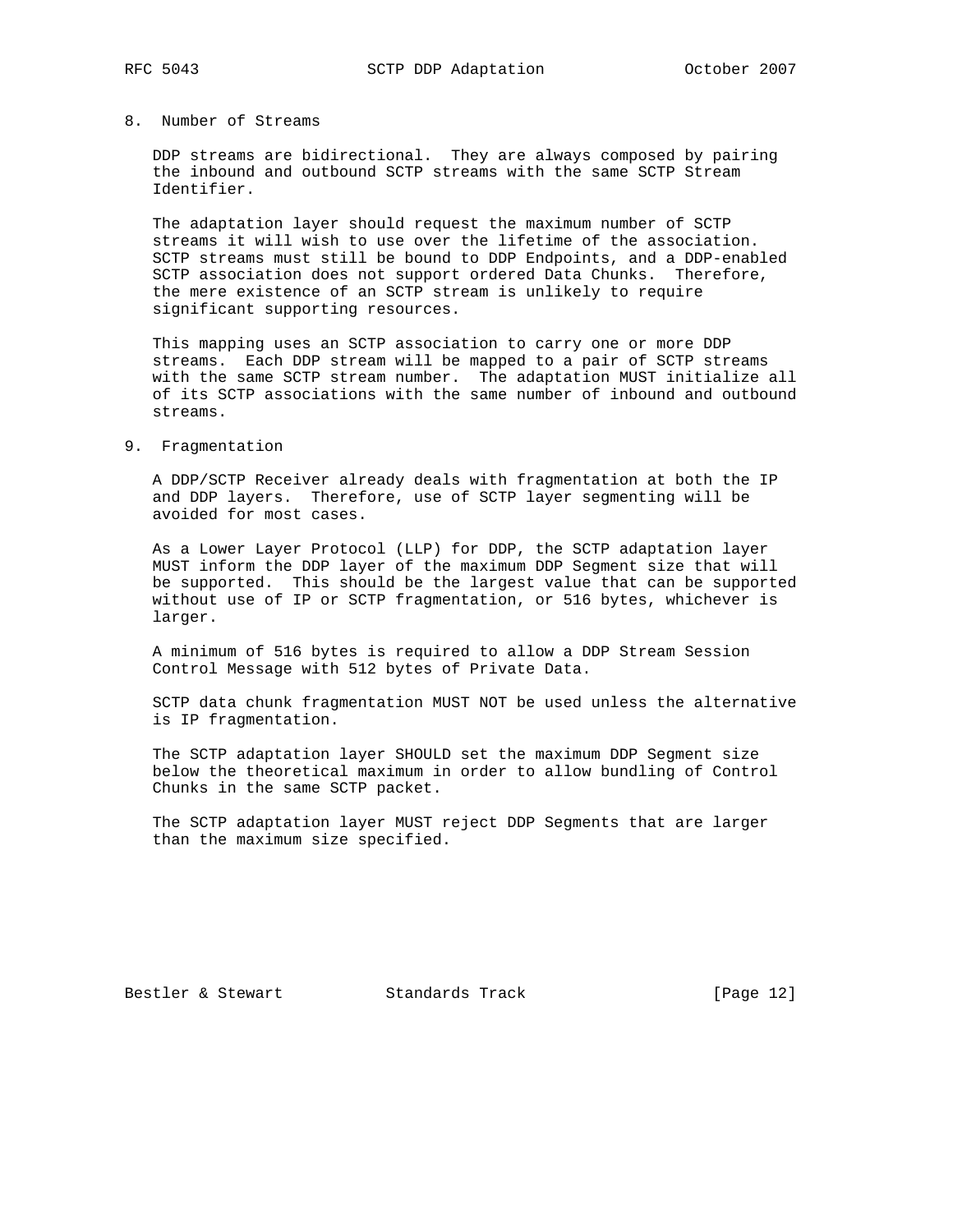#### 10. Sequenced Unordered Operation

 The adaptation layer MUST use the Unordered option on all Data Chunks (U Flag set to one). The SCTP layer is expected to deliver unordered Data Chunks without delay.

 Because DDP employs unordered SCTP delivery, the receiver MUST NOT rely upon the SCTP Transmission Sequence Number (TSN) to imply ordering of DDP Segments. The fact that the SCTP Data Chunk for a DDP Segment is prior to the cumulative ack point does not guarantee that all prior DDP segments have been placed. The SCTP sender is not obligated to transmit unordered Data Chunks in the order presented.

 The DDP-SSN can be used without special logic to determine the submission sequence when the maximum number of in-flight messages is less than 32768. This also applies if the sending SCTP accepts no more than 32767 Data Chunks for a single stream without assigning TSNs.

 If SCTP does accept more than 32768 Data chunks for a single stream without assigning TSNs, the sending DDP must simply refrain from sending more than 32767 Data Chunks for a single stream without acknowledgment. Note that it MUST NOT rely upon ULP flow control for this purpose. Typical ULP flow control will deal exclusively with untagged messages, not with DDP segments.

 The receiver MAY perform a validity check on received DDP-SSNs to ensure that any gap could be accounted for by unreceived Data Chunks. Implementations SHOULD NOT allocate resources on the assumption that DDP-SSNs are valid without first performing such a validity check. An invalid DDP-SSN MAY result in termination of the DDP stream.

#### 11. Procedures

#### 11.1. Association Initialization

 At the startup of an association, a DDP/SCTP adaptation layer MUST include an adaptation layer indication in its INIT or INIT-ACK (as defined in Section 5.1). After the exchange of the initial first two SCTP chunks (INIT and INIT-ACK), an endpoint MUST verify and inspect the Adaptation Indication and compare it to the following table to determine proper action.

Bestler & Stewart Standards Track [Page 13]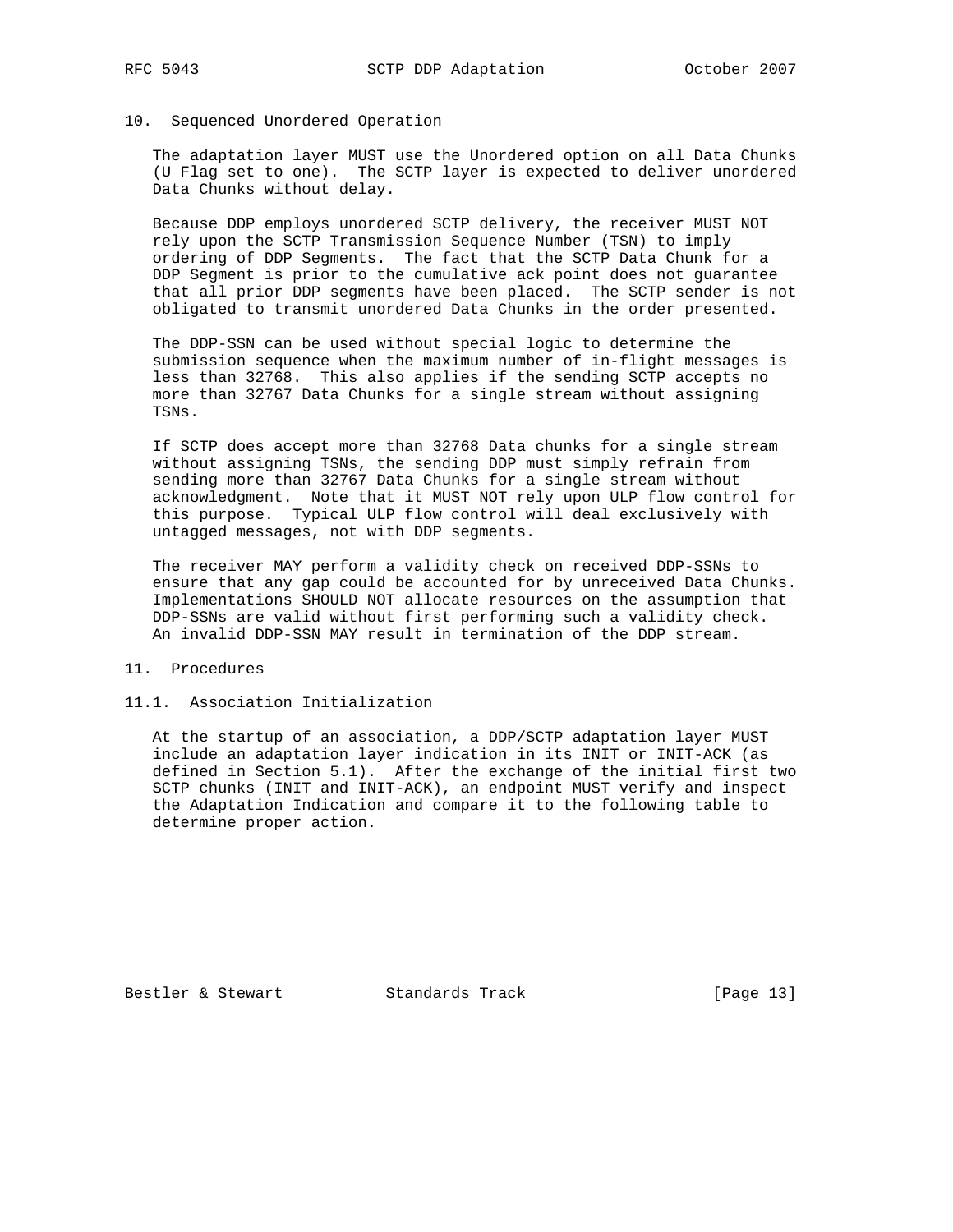|  | $\sqrt{ }$<br>ים כ<br>יח | n<br>4 |
|--|--------------------------|--------|
|--|--------------------------|--------|

| Indication              | Action                                                                                                                                                           |  |  |
|-------------------------|------------------------------------------------------------------------------------------------------------------------------------------------------------------|--|--|
| type                    |                                                                                                                                                                  |  |  |
|                         |                                                                                                                                                                  |  |  |
| NONE                    | This indicates that the peer DOES NOT<br>support ANY DDP or RDMA adaptation, and thus<br>RDMA and DDP procedures MUST NOT be<br>performed upon this association. |  |  |
|                         |                                                                                                                                                                  |  |  |
| <b>DDP</b>              | This indicates that the peer DOES support<br>the DDP/SCTP adaptation layer defined here.                                                                         |  |  |
| ANY-OTHER<br>Indication | This indicates that the peer DOES NOT<br>support the DDP adaptation, and thus<br>DDP procedures MUST NOT be performed<br>upon this association.                  |  |  |
|                         |                                                                                                                                                                  |  |  |

 An implementation MAY require that all associations for a given SCTP endpoint be placed in the same mode.

 The local interface MAY allow the ULP to accept only requests to establish an association in a specified mode.

#### 11.2. Chunk Bundling

 SCTP allows multiple Data Chunks to be bundled in a single SCTP packet. Data chunks containing DDP Segments with untagged messages SHOULD NOT be delayed to facilitate bundling. Data chunks containing DDP Segments with tagged messages will generally be full sized, and hence not subject to bundling. However, partial-size tagged messages MAY be delayed, as they are frequently followed by a short untagged message.

#### 11.3. Association Termination

 Termination of an SCTP Association due to errors should be handled at the SCTP layer. The RDMAP-defined RDMAP Terminate Message SHOULD NOT be sent on each DDP stream when a determination has been made to terminate an SCTP association. Sending that message on each SCTP stream could severely delay the termination of the association.

 The local interface SHOULD notify all consumers of DDP streams when the underlying SCTP stream has been terminated.

 Other RDMAP-defined Terminate Messages MUST be generated as specified when a DDP stream is terminated. Note that with the SCTP mapping, termination of a DDP Stream does not mandate termination of the Association.

Bestler & Stewart Standards Track [Page 14]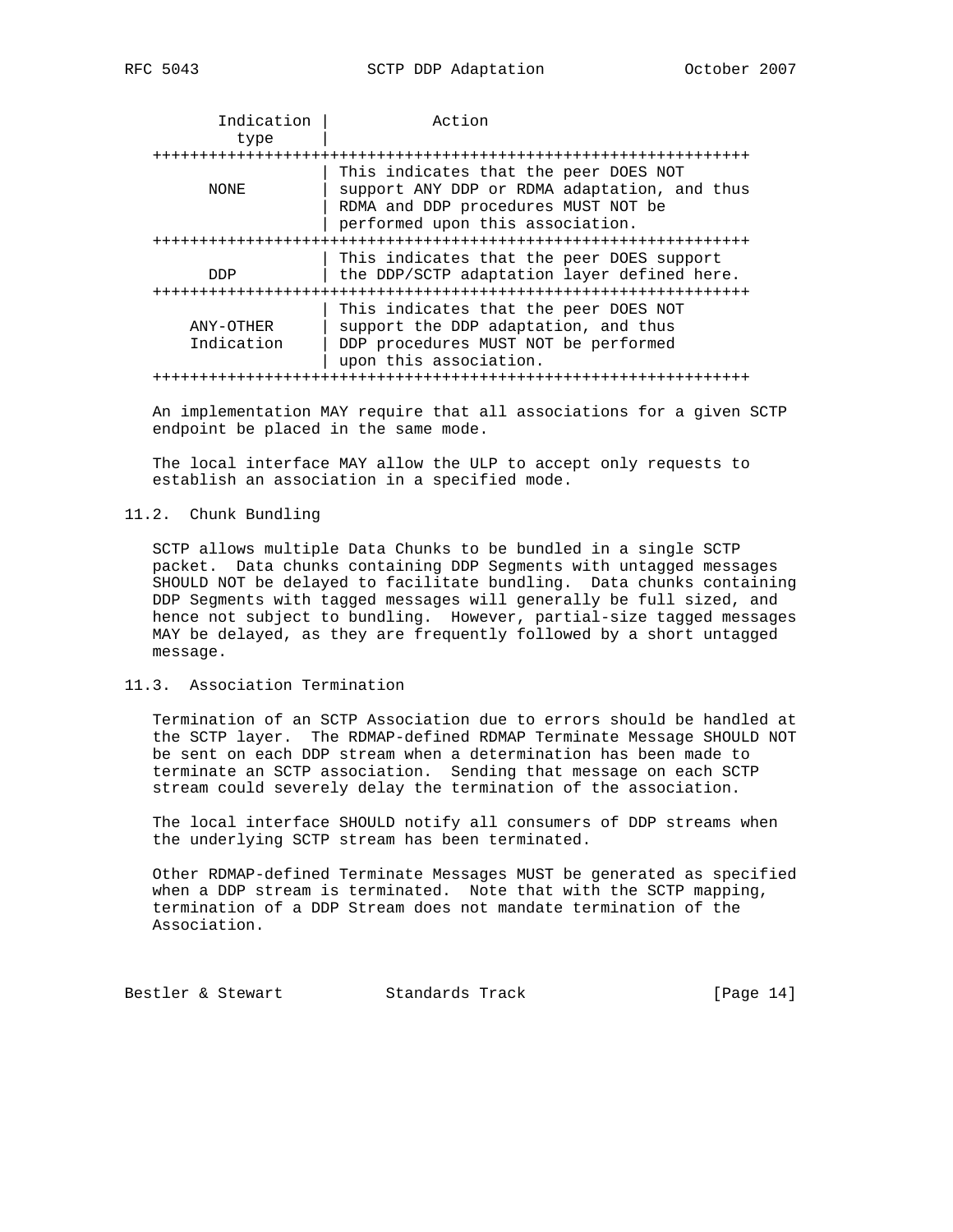# 12. IANA Considerations

 This document defines a new SCTP Adaptation Layer Indication codepoint for DDP (0x00000001). [RFC5061] creates the registry from which this codepoint has been assigned.

 This document also defines two new SCTP Payload Protocol Identifiers (PPIDs). RFC 4960 [RFC4960] creates the registry from which these identifiers have been assigned. The following values have been assigned:

DDP Segment Chunk - 16 DDP Stream Session Control - 17

## 13. Security Considerations

 Any direct placement of memory could pose a significant security risk if adequate local controls are not provided. These threats are addressed in the appropriate DDP [RFC5041], RDMA [RFC5040], or Security [RFC5042] documents. This document does not add any additional security risks over those found in RFC 4960 [RFC4960].

 The IPsec requirements for Remote Direct Data Placement (RDDP) are based on the version of IPsec specified in RFC 2401 [RFC2401] and related RFCs, as profiled by RFC 3723 [RFC3723], despite the existence of a newer version of IPsec specified in RFC 4301 [RFC4301] and related RFCs. One of the important early applications of the RDDP protocols is their use with iSCSI iSER [RFC5046]; RDDP's IPsec requirements follow those of IPsec in order to facilitate that usage by allowing a common profile of IPsec to be used with iSCSI and the RDDP protocols. In the future, RFC 3723 may be updated to the newer version of IPsec; the IPsec security requirements of any such update should apply uniformly to iSCSI and the RDDP protocols.

 Additional requirements apply to security for RDDP over SCTP, due to the use of SCTP as the transport protocol. An implementation of IPsec for RDDP over SCTP:

- 1) MUST support IPsec functionality for SCTP equivalent to the IPsec functionality for TCP that is required by RFC 3723,
- 2) SHOULD support the same level of IPsec functionality for SCTP and TCP unless there is no support for TCP, and
- 3) MUST support at least the level of protocol and port selector functionality for SCTP that is supported for TCP.

Bestler & Stewart Standards Track [Page 15]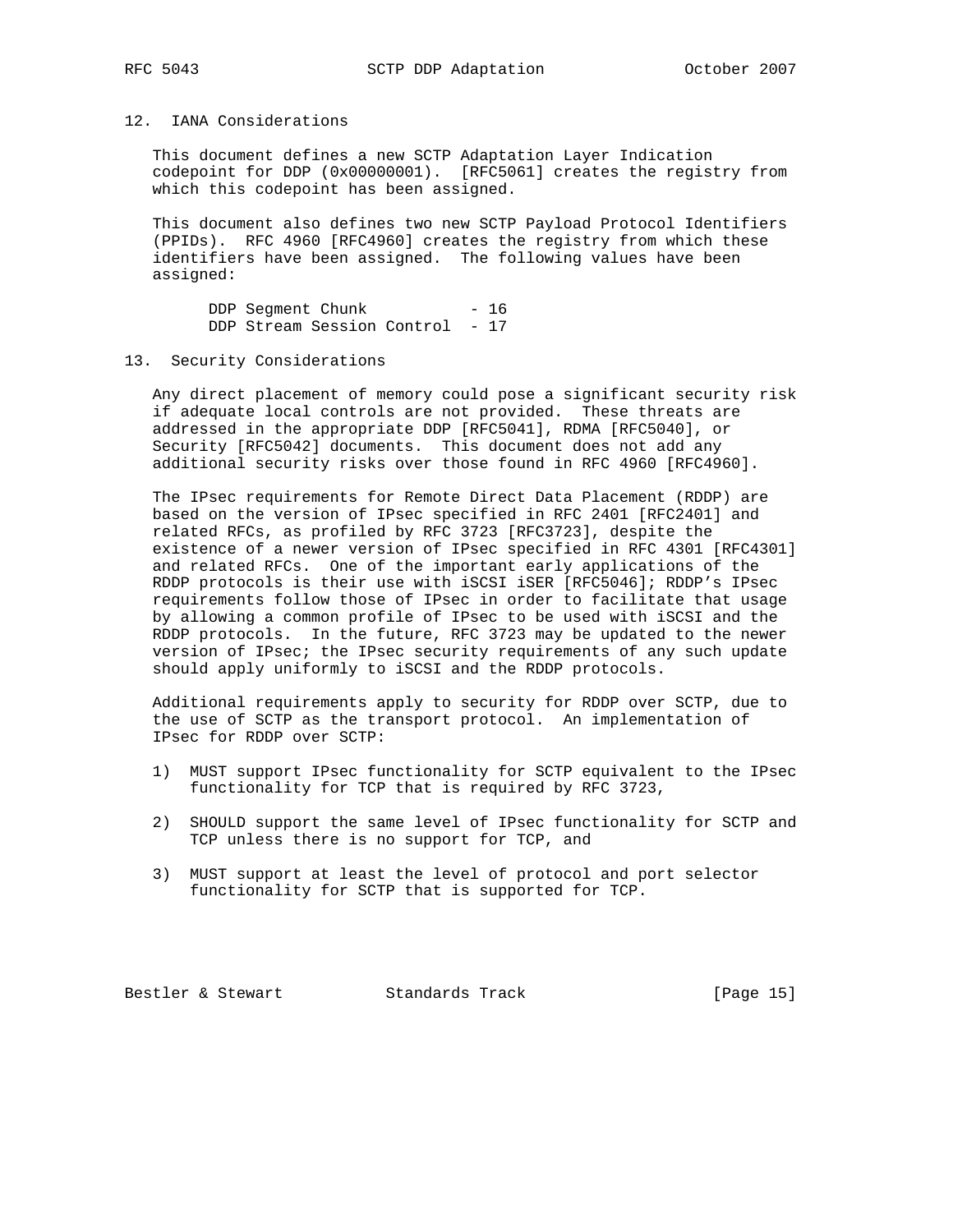## 14. Contributors

 Many thanks to our contributors who have spent many hours reading and reviewing keeping us straight: Sukanta Ganguly an independent consultant, Vivek Kashyap of IBM, Jim Pinkerton of Microsoft, and Hemal Shah of Broadcom. Thanks for all your hard work.

#### 15. Acknowledgments

 The authors would like to thank the following people that have provided comments and input: Stephen Bailey, David Black, Douglas Otis, Allyn Romanow, and Jim Williams.

## 16. References

- 16.1. Normative References
	- [RFC2119] Bradner, S., "Key words for use in RFCs to Indicate Requirement Levels", BCP 14, RFC 2119, March 1997.
	- [RFC3723] Aboba, B., Tseng, J., Walker, J., Rangan, V., and F. Travostino, "Securing Block Storage Protocols over IP", RFC 3723, April 2004.
	- [RFC4960] Stewart, R., "Stream Control Transmission Protocol", RFC 4960, September 2007.
	- [RFC5040] Recio, R., Metzler, B., Culley, P., Hilland, J., and D. Garcia, "A Remote Direct Memory Access Protocol Specification", RFC 5040, October 2007.
	- [RFC5041] Shah, H., Pinkerton, J., Recio, R., and P. Culley, "Direct Data Placement over Reliable Transports", RFC 5041, October 2007.
	- [RFC5042] Pinkerton, J. and E. Deleganes, "Direct Data Placement Protocol (DDP) / Remote Direct Memory Access Protocol (RDMAP) Security", RFC 5042, October 2007.
	- [RFC5061] Stewart, R., Xie, Q., Tuexen, M., Maruyama, S., and M. Kozuka, "Stream Control Transmission Protocol (SCTP) Dynamic Address Reconfiguration", RFC 5061, September 2007.
- 16.2. Informative References
	- [RFC2401] Kent, S. and R. Atkinson, "Security Architecture for the Internet Protocol", RFC 2401, November 1998.

Bestler & Stewart Standards Track [Page 16]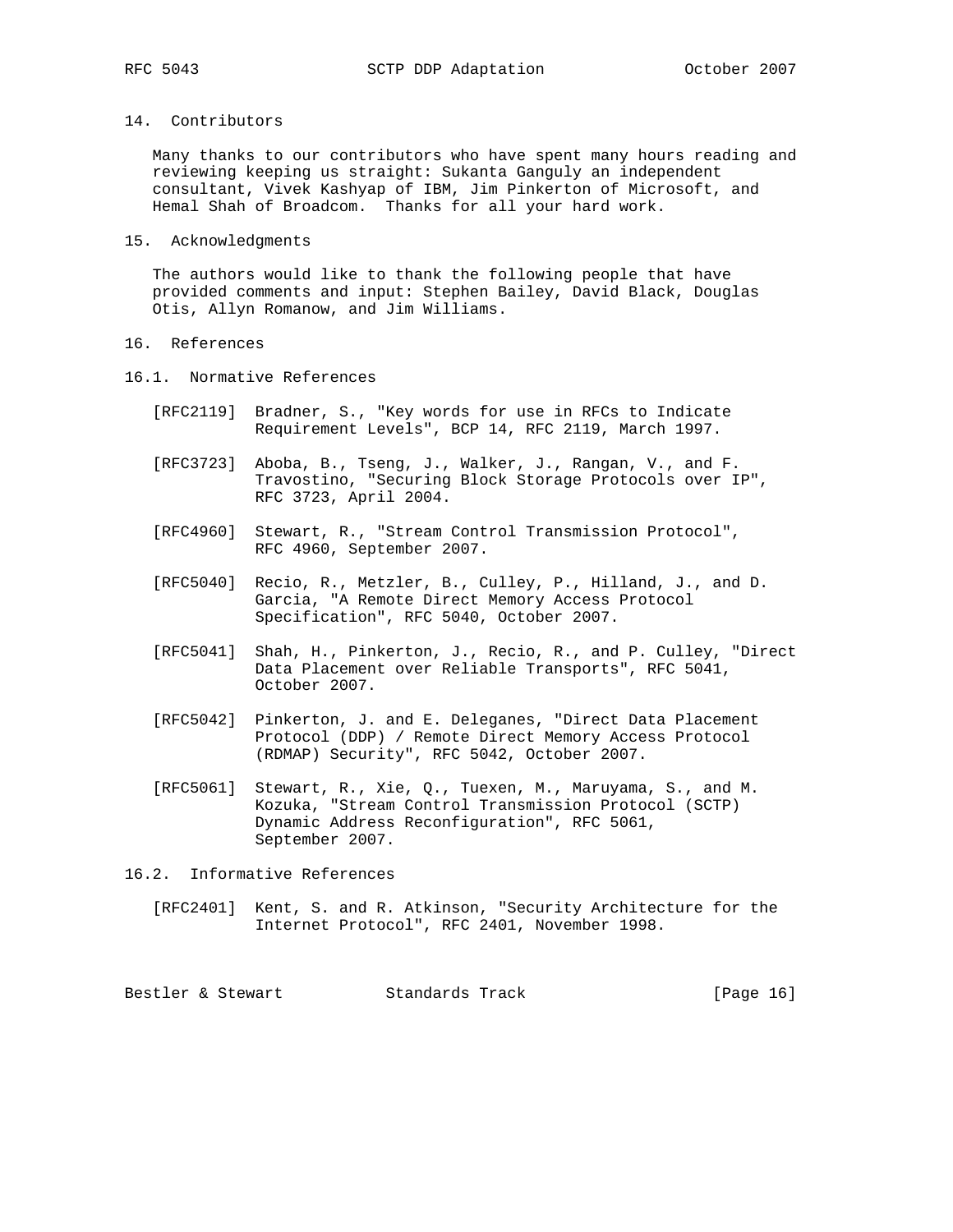- [RFC4301] Kent, S. and K. Seo, "Security Architecture for the Internet Protocol", RFC 4301, December 2005.
- [RFC5044] Culley, P., Elzur, U., Recio, R., Bailey, S., and J. Carrier, "Marker PDU Aligned Framing for TCP Specification", RFC 5044, October 2007.
- [RFC5046] Ko, M., Chadalapaka, M., Elzur, U., Shah, H., and P. Thaler, "Internet Small Computer System Interface (iSCSI) Extensions for Remote Direct Memory Access (RDMA)", RFC 5046, October 2007.

Authors' Addresses

 Caitlin Bestler (editor) Neterion 20230 Stevens Creek Blvd. Suite C Cupertino, CA 95014 USA Phone: 408-366-4639 EMail: caitlin.bestler@neterion.com

 Randall R. Stewart (editor) Cisco Systems, Inc. Forest Drive Columbia, SC 29036 USA

 Phone: +1-815-342-5222 EMail: rrs@cisco.com

Bestler & Stewart Standards Track [Page 17]